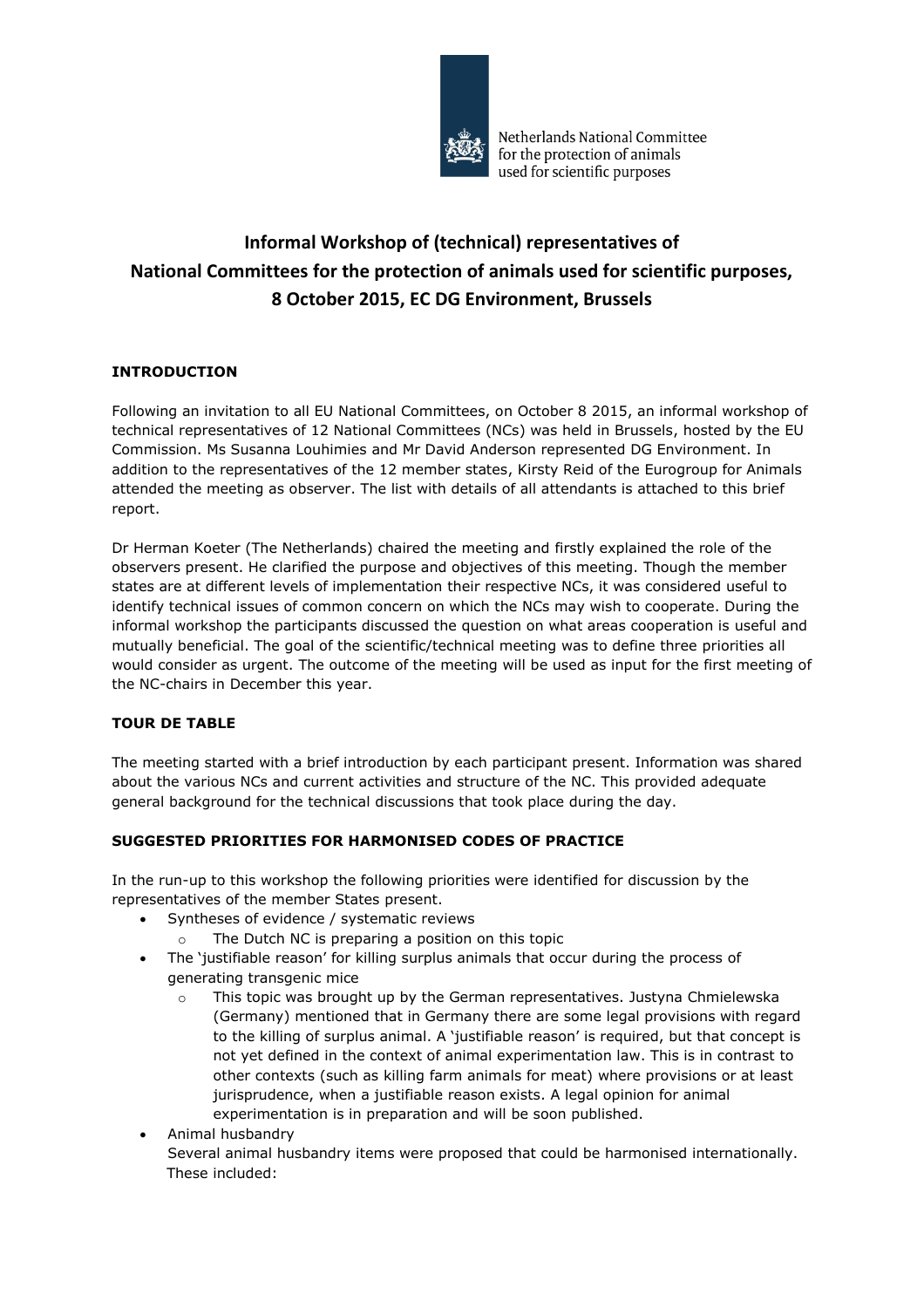

- o Best environmental enrichment practices for lab rodents (proposed by Iveta Kociŋa from Latvia);
- o In-house animal breeding of transgenic animals, cryopreservation, genotyping, and zebrafish husbandry such as tank size (proposed by Bjorn Venstrom from Sweden);
- o Animal health monitoring policies, import/export/transport, hygienic standards, entry barrier, and other good laboratory practices with the aim of achieving a culture of good animal care (proposed by Bjorn Venstrom from Sweden);
	- o Fasting, blood sampling, weight loss. These are often present in applications for various study types. In reply on a question Kirsten Bayer Andersen (Denmark) told they were not including fluid restriction in the fasting guidance document. Alois Haslinger (Austria) informed the meeting that Austria has a working group working on this topic.
- Pain recognition and pain relief in laboratory animals
	- $\circ$  The Dutch NC is currently working on this issue and hope to be able to finalise its advice in March/April next year
- Severity Assessment of genetically altered animals (mice)
	- o Bettina Bert (Germany) introduced this topic in connection with the breeding of genetically altered animals, particularly mice and rats, zebra fish and Medaka. A paper concerning rats and mice is already available on the website. The one for fish will soon be published on their website (also in English). One option is to create a database of genetic lines. In Germany it is legally required to predict the likeliness of harmful phenotypes, and this is very difficult to determine.
	- o In connection with this topic Adrian Smith (Norway) said that more and specific guidelines on severity assessment (what procedure is in which category) are needed.
	- $\circ$  Nicolas Dudoignon (France) said that when one creates a new line, an assessment should take place before one maintains the line. This should be promoted as a routine procedure.
- Use of Transgenic and Knockout rodents (lines, perspectives etc.)
	- o This item was introduced by Iveta Kociŋa from Latvia and was considered to be closely linked to the severity assessment related to the use of GMO animals
- The acceptability of stress models in rodents
	- o This subject was proposed for harmonisation by Gabriel Beechinor from Ireland. He explained that in Ireland the authorities are facing a variety of stress models proposed in project submissions and considers it hard to judge what would be the most acceptable approach of this controversial practice. Sonja Beken (Belgium) said she was not sure whether it would be preferable to suggest one particular model as the best model as this would limit the freedom of research.
	- o Adrian Smith (Norway) said researchers should include in their project proposals how they came to the conclusion that the model they propose was considered the best and how they found the information that supported their evaluation. This issue is a good example to support the need for a harmonised "synthesis of evidence" approach.
	- o Pieter Roelfsema (NL) suggested a database of available models and said that a systematic review (of different kinds of stress models) would provide for making an informed choice.
- The usage of mice for antibody production by ascites
	- o Samuel Vidal (France) suggested that a harmonization of assessment and compliance of antibody production is much needed. In some regions in France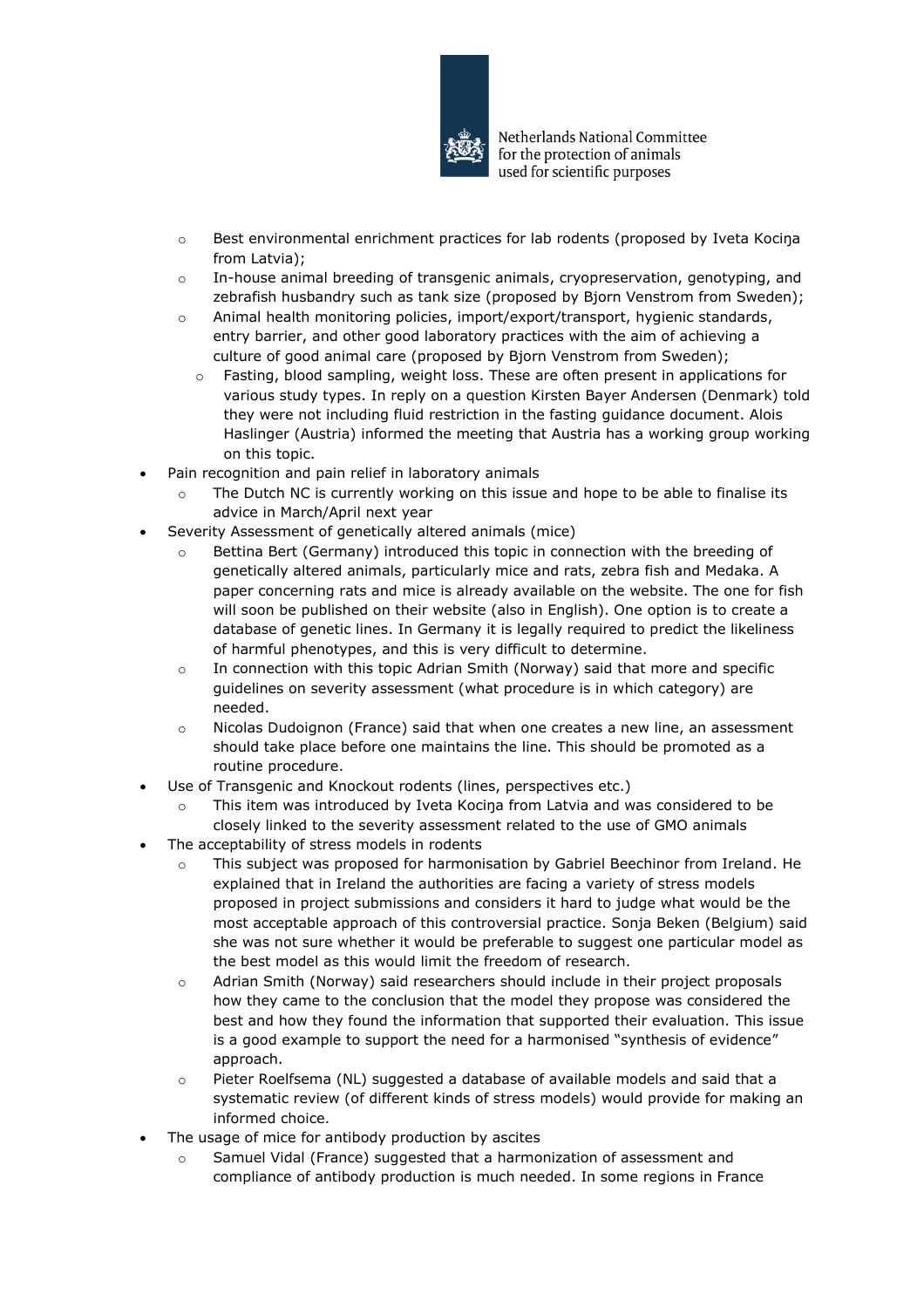

certain production models are prohibited, while in others the same model is accepted.

- o David Anderson (EC) reminded the meeting that the ascites model is no longer acceptable in the EU and that the NCPs are currently discussing this.
- The usage of animals for training as a regular question
	- $\circ$  This issue was brought to the table by France but was not discussed in detail. The general view on this was that training can be very diverse and that judgement on the use of animals should be on a case by case basis.
	- $\circ$  Björn Vennstrom (Sweden) said that he wants to focus on practices requiring the largest amounts of animals and on those causing severe harm. He said that good laboratory practices aren't common, and stressed the importance of it.
- Data collection and data bases
	- o Both Denmark (Kirsten Bayer Andersen) and Sweden (Bjorn Venstrom) proposed the sharing of information of the procedure, format and content of guidance documents and codes of practice: how to collect, review, approve and update. Similarly, the Netherlands is considering the establishment of a European repository for codes of practice and an open, searchable project database for projects conducted in the EU. Several participants agreed that a searchable database could be very valuable, but raised the concern about competition, financial aspects and the safety of researchers and staff. Pieter Roelfsema mentioned that the current legislation in the Netherlands is already ahead of other member states in its freedom of information policies.
	- o Adrian Smith (Norway) informed the meeting of the database 3R Guide [\(http://www.3RGuide.info\)](http://www.3rguide.info/) produced by the Norwegian consensus platform Norecopa, which contains global information on guidelines, databases, information centres, email discussion forums and journals of relevance to the 3Rs.
	- o The French representatives addressed the need for a database of examples for severity classification
	- $\circ$  It was also deemed valuable to have a platform where negative results can be published.

#### **ROUND TABLE DISCUSSION AND RATING OF THE SUGGESTED PRIORITIES**

In a round the table discussion all of the above listed topics were discussed in some detail and background was given by the country/countries that had prioritized the respective topics. Following a rating session it appeared that the following three topics were considered as the most relevant or urgent taking into account numbers of animals involved and the level of discomfort:

- 1. The development of a European Guidance Document or Code of Practice for the use of the **Synthesis of Evidence** approach as a tool to justify in a transparent and harmonised manner the choice to conduct a project or a specific study using animals and/or other models.
- 2. The development of one or more (species specific) EU Guidance Documents and/or structured open databases and database networks on the **severity assessment for animals used for scientific purposes**
- 3. The development of an EU Guidance Document or Code of Practice for **pain recognition, management and relief** in animals used for scientific purposes

Other topics, receiving support, but considerably less than the three mentioned above, were: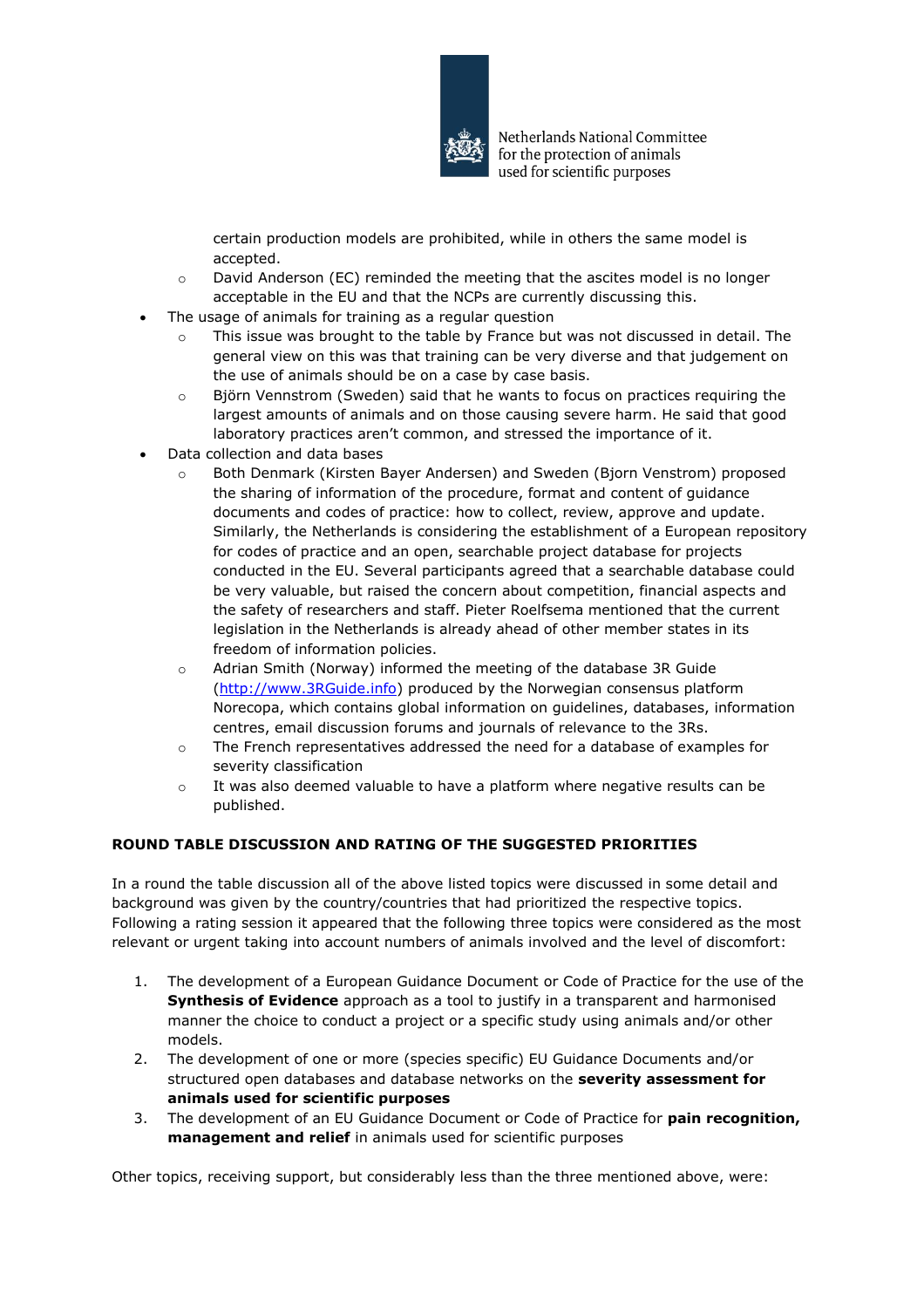

- Reducing the numbers of surplus animals that occur during the process of generating transgenic animals and are killed without being used;
- Establishing an accessible data warehouse providing up-to-date information on alternative tests and sources of 3R research;
- Codes of practice for a variety of animal husbandry procedures and approaches;
- Inventory of animal stress models;
- Guidance on harmonised procedures for fasting and subsequent weight loss;
- Guidance on conditions (if any) allowing usage of animals for antibody production;
- EU repository for codes of practice and guidelines;
- Best practice for the breeding of genetically altered animals.

### **BRIEF EXPLANATORY NOTES ON THE SELECTED HIGHEST PRIORITY TOPICS**

- 1. The development of a European Guidance Document or Code of Practice for the use of the **Synthesis of Evidence** approach as a tool to justify in a transparent and harmonised manner the choice to conduct a project or a specific study using animals and/or other models.
	- There is a desire for a guideline on this topic. Besides advice for a systematic way of looking at data, a European guideline should provide guidance on how to inform and share information. One suggestion was a common platform where publicly available documents can be uploaded, collected and shared.
	- An explanatory document addressing the various levels of detail of the sought evidence and the project-specific need for the most appropriate level, is currently under development by the Netherlands NC and will be available by the end of 2015 as thought- starter document for the development of the EU Guidance Document. The Dutch document will also address how to search for data.
- 2. The development of one or more (species specific) EU Guidance Documents and/or structured open databases and database networks on the **severity assessment for animals used for scientific purposes**
	- In several member states, including Germany, France, and Norway efforts are made to produce guidance for the assessment of severity.
	- The EC published a guideline on severity assessment, which can be found at: [http://ec.europa.eu/environment/chemicals/lab\\_animals/interpretation\\_en.htm](http://ec.europa.eu/environment/chemicals/lab_animals/interpretation_en.htm)
	- In order to avoid divergence of approaches, definitions and descriptions of severity in animals, it seems timely to combine efforts towards an accessible living data collection, set up as a data warehouse and discussion platform, including worked examples of severity classification, proactive interaction among users and sharing information options .
- 3. The development of an EU Guidance Document or Code of Practice for **pain recognition, management and relief** in animals used for scientific purposes
	- Although a lot of work has already been done by different commissions, organizations and member states, improvements can be made in the area of development, sharing and continuous updating of knowledge. Furthermore, pain management options in animal studies such as the use of pain relief treatments and abstention of such treatments are not harmonised.